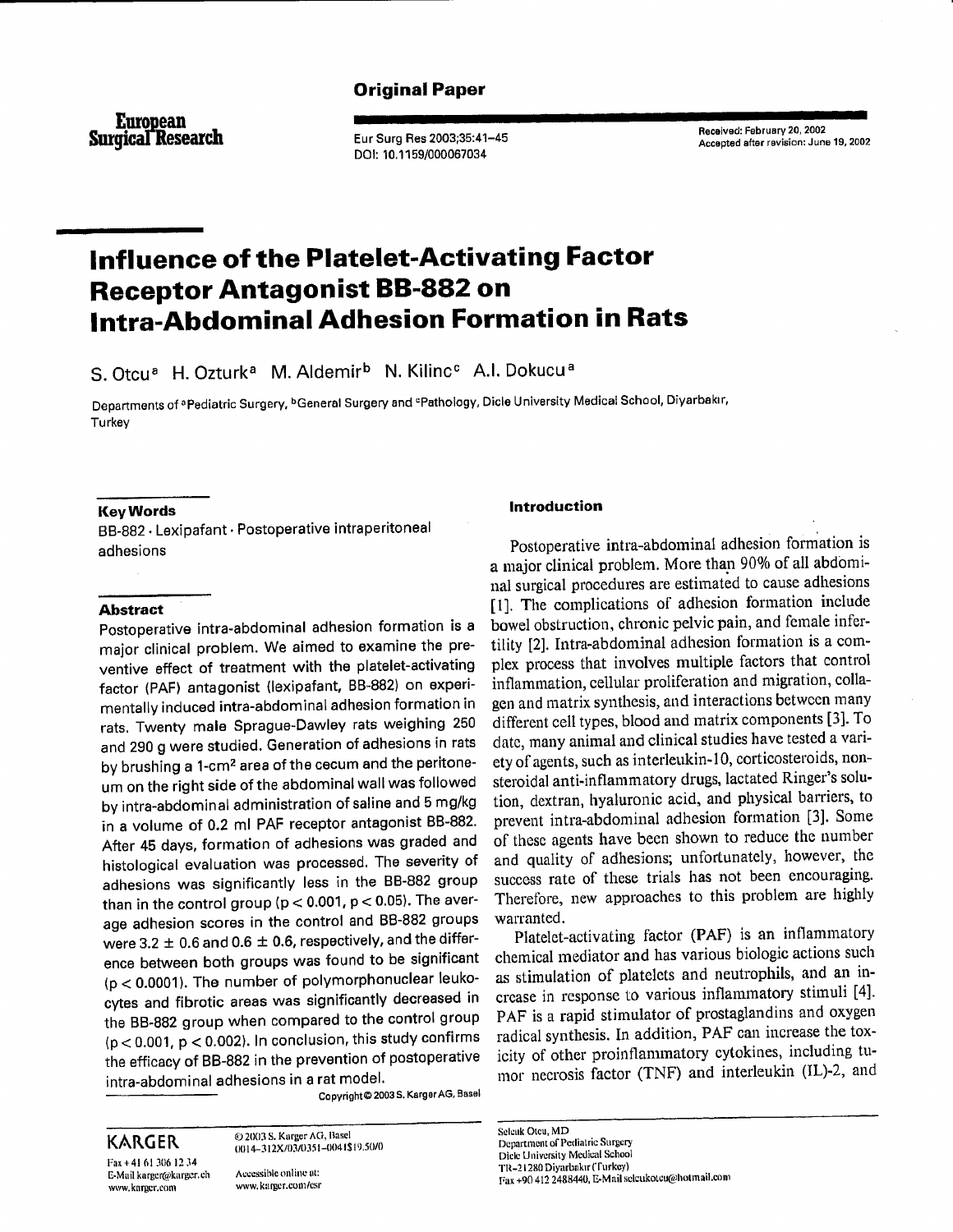may contribute to the induction of nitric oxide  $[5-8]$ . It is suggested that BB-882 (lexipafant) blocks PAF receptors on the surface of endothelial cells, and so downregulates the activation of leukocytes/macrophages [9]. Bccause of this property, we wanted to evaluate the effects of the PAF antagonist, BB-882 (lexipafant), on experimentally induced intra-abdominal adhesion formation in rats.

## Materials and Methods

#### Animals and Experimental Design

Twenty male Sprague-Dawley rats (Dicle University Research Center) weighing between 250 and 290 g were housed in a climatecontrolled animal care facility. The animals were fed with standard rodent chow and water ad libitum. All surgical procedures were performed under phenobarbital anesthesia  $(2.4 \text{ mg}/ 100 \text{ g i.p.})$  employing a sterile technique. Sterile surgical techniques were used throughout the study. After being shaved, the skin was prepared with 1% povidone-iodine solution. A midline incision, 3 cm in length, was made and the cecum was exteriorized. A 1-cm<sup>2</sup> area of the cecum was brushed 10 times with a medium bristle brush until the serosal layer was denuded and petechial hemorrhages had developed. Then a 1 $cm<sup>2</sup>$  peritoneal injury on the right side of the abdominal wall opposite the denuded cecum was created again by brushing [1]. Before abdominal closure, the first (control,  $n = 10$ ) and second (BB-882,  $n = 10$ ) groups were intraperitoneally administered 1 ml of normal saline and 5 mg/kg in a volume of 0.2 ml PAF receptor antagonist BB-882 (Lexipafant, British Biotech Pharmaceuticals Ltd., Oxford, UK), respectivcly. The abdonren was closed with continuous 4-0 silk suturcs in two layers.<br>The rats were allowed to resume their diet until they were sacri-

ficed on the 45th postoperative day by exposure to an overdose of ether. Before they were sacrificed, all rats were weighed. The abdolulturen was inspected through a U-shape incision, retracted to the right side to provide maximum exposure. The number of adhesions and their severity were recorded for every case, and the severity of the adhesions was graded. Grading was done by an investigator blinded to the study according to the system employed by Nair et al. [10]  $(table 1).$ 

#### Histopathology

The adhesion tissue specimens were fixed in  $10\%$  formaldehyde, then dehydrated and embedded in paraffin wax. The samples were sectioned at  $4 \mu m$  and stained with Masson's trichrome and assessed in a blinded fashion by pathologists.

The amount of fibrotic area  $(\mu m^2)$  and the number of polymorphonuclear leukocytes in 100 fields were separately counted using cither an objective mounted micrometer  $(200 \times$  magnification, Olympus Eyepiece Micrometer<sup>®</sup>) or a light microscope ( $100 \times$  magnification, Olympus, BH4).

#### Statistical Analysis

Data were entered and analyzed on a personal computer using SPSS version 9.0. All values are expressed as the median  $\pm$  SEM. Differences among groups were evaluated by the Mann-Whitney U test, p values of  $< 0.05$  were considered significant.

Table 1. Grading of adhesions in rats according to the criteria of Nair et al. [9]

|   | Grade Description                                                                                                                                                          | Classification<br>Insubstantial<br>adhesions |  |
|---|----------------------------------------------------------------------------------------------------------------------------------------------------------------------------|----------------------------------------------|--|
| Λ | Complete absence of adhesions                                                                                                                                              |                                              |  |
|   | Single band of adhesions between viscera<br>or from one viscus to the abdominal wall                                                                                       | Insubstantial<br>adhesion                    |  |
| 2 | Two bands, either between viscera or<br>from viscera to the abdominal wall                                                                                                 | Substantial<br>adhesions                     |  |
| 3 | More than two bands between viscera or<br>from viscera to the abdominal wall, or<br>whole of intestines forming a mass,<br>without being adherent to the abdominal<br>wall | Substantial<br>adhesions                     |  |
| 4 | Viscera directly adherent to the abdominal<br>wall, regardless of number and extent of<br>adhesive bands                                                                   | Substantial<br>adhesions                     |  |

#### Results

Table 2 presents the numbers of animals with different grades of adhesions in each group. The difference between groups was extremely significant ( $p < 0.0001$ ). The severity of adhesions was significantly less in the BB-882 group than in the control group ( $p < 0.001$  for BB-882 vs. control in grade 0,  $p < 0.05$  for BB-882 vs. control in grade 1). In contrast, in the control group the severity of adhesions was found to be grade 3 and this was significantly different in comparison with the BB-882-treated group ( $p <$  $0.002$  for BB-882 vs. control in grade 3; fig. 1). The average adhesion scores in the control and BB-882 groups were 3.2  $\pm$  0.6 and 0.6  $\pm$  0.6, respectively (table 3), and the difference between both was found to be significant  $(p < 0.0001)$ .

The couut of polymorphonuclear leukocytes was found to be 51.2  $\pm$  8.1 and 8.4  $\pm$  1.9 in the control and BB-882 groups, respectively. The number of polymorphonuclear Ieukocytes was significantly decreased in the BB-882 group when compared to the control group ( $p < 0.001$ ; fig.  $2$ ).

The fibrotic area was 4,450  $\pm$  280 and 850  $\pm$  170  $\mu$ m<sup>2</sup> in thc control and BB-882 groups, respectively. The fibrotic area was significantly smaller in the BB-882 group when compared to the control group ( $p < 0.002$ ; fig. 3, 4).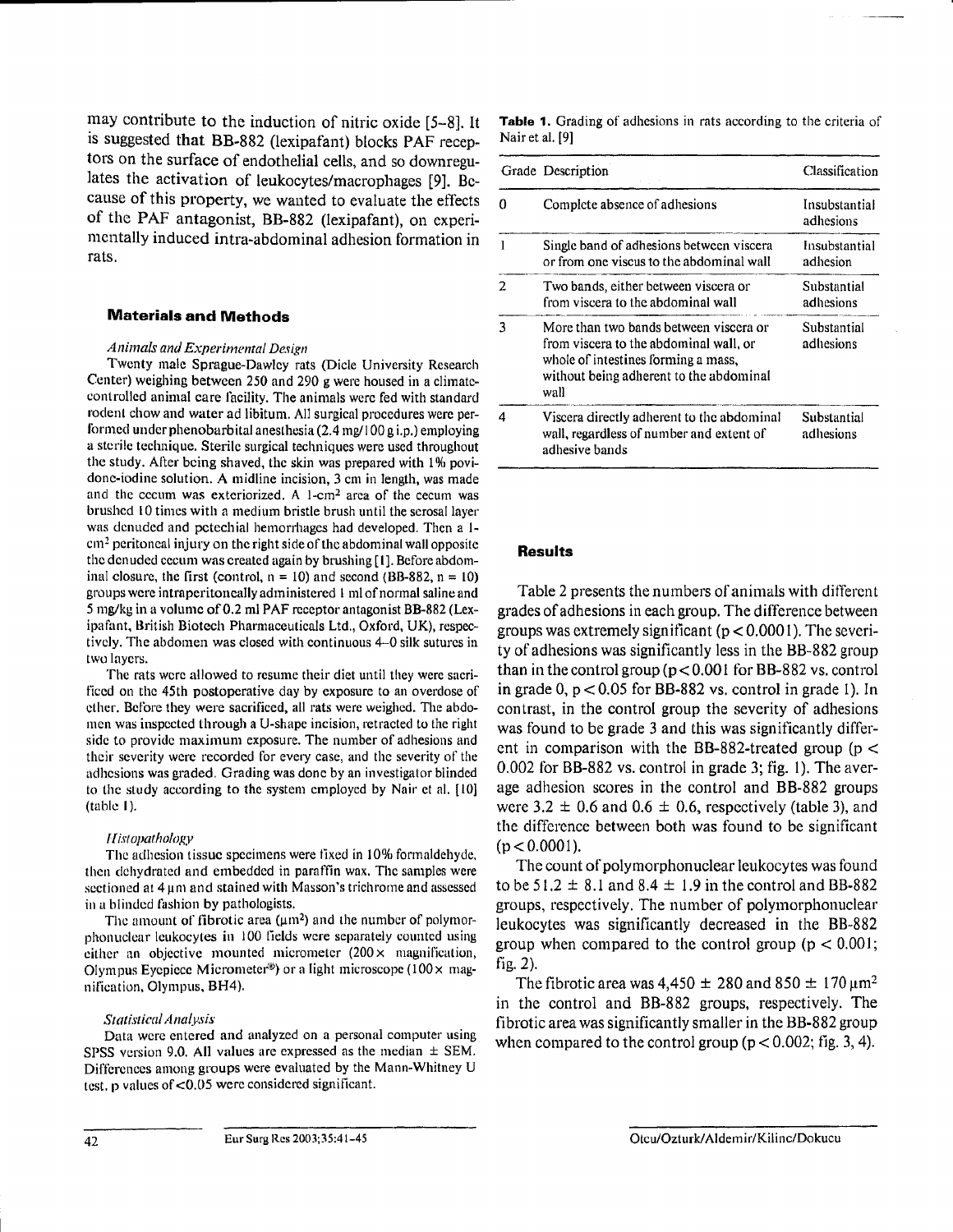



Fig. 1. a Grade-3 adhesion: more than two bands are seen between ileum and ileum or ileum and eecum in a rat from the control group. **b** Grade-4 adhesion: a segment of the small intestine is totally adherent to the abdominal wall in a rat from the control group, c Grade-1 adhesion between the ileum and the abdominal wall in a rat from the BB-882-treated group.

|  | Table 3. Adhesion scores of the groups |
|--|----------------------------------------|
|--|----------------------------------------|

| Groups        | n  | Histological score |
|---------------|----|--------------------|
| Control       | 10 | $3.2 \pm 0.6$      |
| <b>BB-882</b> | 10 | $0.6 \pm 0.6^a$    |

 $p < 0.0001$  for BB-882-treated vs. control group.

Table 2. The number of rats with different grades of adhesions in the groups

| Groups                   | n        |    |    |    | Grade 0 Grade 1 Grade 2 Grade 3 Grade 4 |
|--------------------------|----------|----|----|----|-----------------------------------------|
| Control<br><b>BB-882</b> | 10<br>10 | 5b | Д¢ | 64 |                                         |

 $p < 0.002$  compared with BB-882.  $\mathbf{a}$ 

 $p < 0.001$  compared with control.  $\mathbf b$ 

 $p < 0.05$  compared with control.  $\mathbf{c}$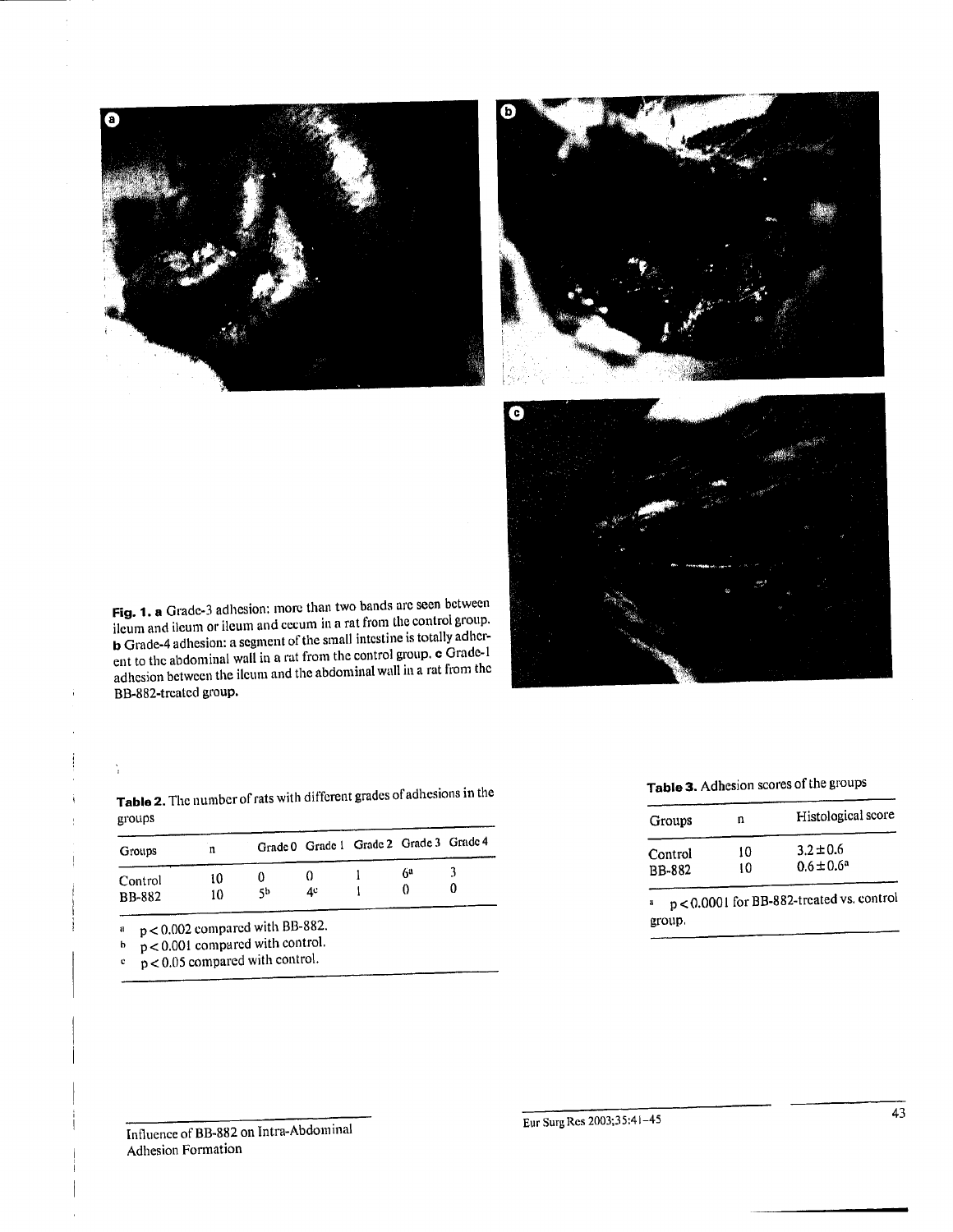



Fig. 2. Count of polymorphonuclear leukocytes in adhesion strands in both groups.  $a$   $p$  < 0.001 compared with control.

Fig. 3. Fibrosis area in the adhesion strands in both groups.  $a$  p < 0.002 compared with control.



Fig. 4. a Fibrosis areas and polymorphonuclear leukocyte infiltration into the adhesion strands were significantly observed in the control group. Masson's trichrome. x 200. b Fibrosis areas and polymorphonuclear leukocyte infiltrates were not significant in the BB-882 group. Masson's trichrome.  $\times$  200.

## Discussion

Intra-abdominal adhesions are believed to develop as a result of ischemia, foreign body reaction, and trauma to the serosal surface of the bowel or peritoneum  $[11-14]$ . These wounding events are associated with platelet deposition, release of kinin and histamine, increased vascular permeability, exudation of fluid into the peritoneal cavity, and coagulum formation  $[14]$ . An early coagulum forms at sites of peritoneal or visceral injury, much like a protective covering. It is invaded by a variety of cellular elements, including platelets, polymorphonuclear leukocytes, and macrophages. These cellular elements coordinate the early and transient deposition of fibrin, which has an adhesive quality that pronotes visceral apposition. Macrophages play an early and important role in coordi